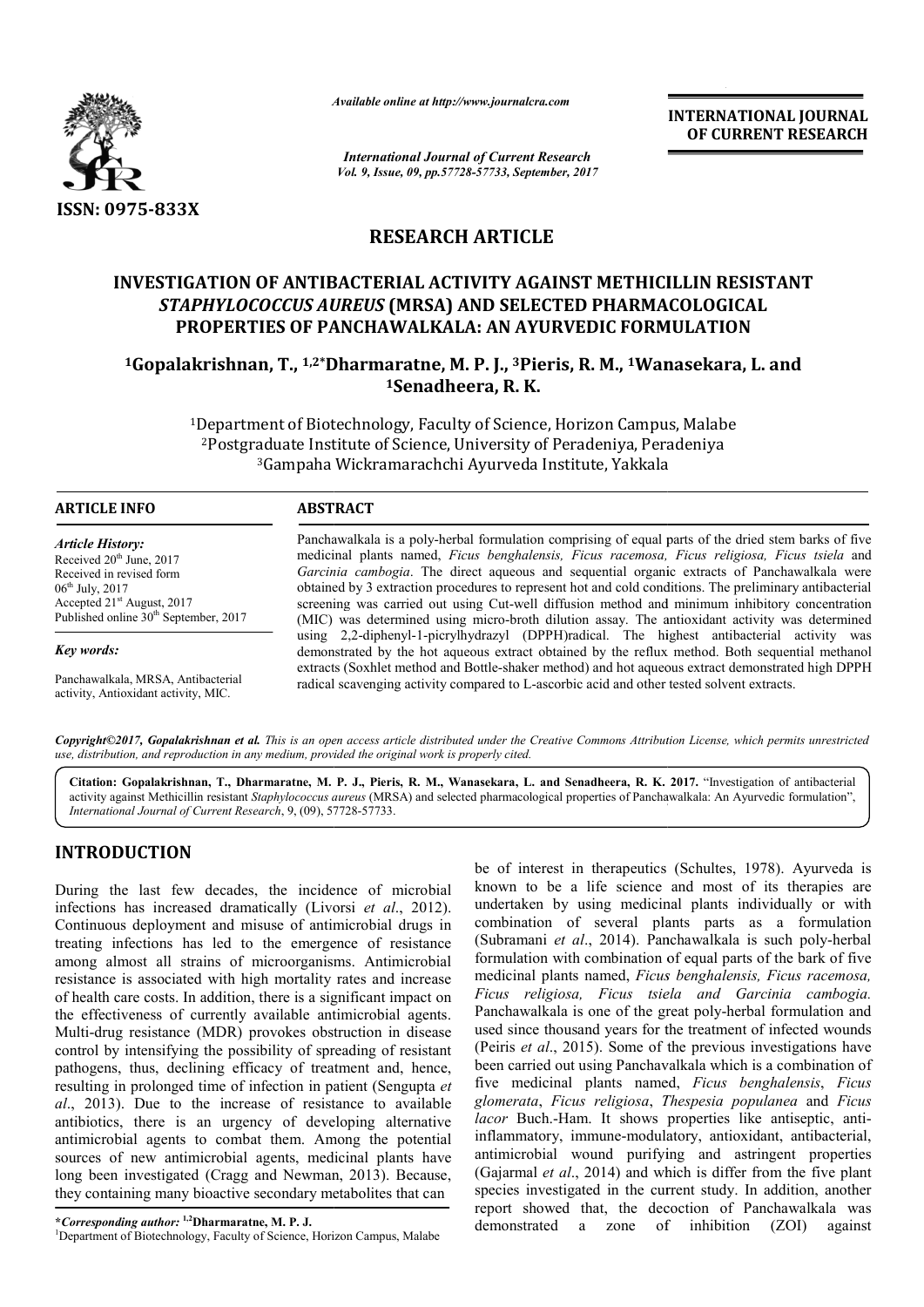*Staphylococcus aureus* ATCC 25923 strain in disc diffusion assay (Peiris *et al*., 2015). However, far too little attention has been paid to the following areas of Panchawalkala: 1) the antibacterial activity against drug resistant bacteria, such as methicillin resistant *Staphylococcus aureus* (MRSA), 2) the comparison study of antibacterial activity of extracts obtained by different extraction procedures and solvents, 3) comparison of antioxidant activity for different solvent extracts of Panchawalkala. Therefore, current investigation was designed, in the aim of, fulfillment of the above mentioned gaps in the scientific literature of Panchawalkala.

# **MATERIALS AND METHODS**

# **Sample Collection and Preparation**

The barks of *F. benghalensis, F. racemosa, F. religiosa, F. tsiela* and *G. cambogia* were obtained from a drugstore in Gampaha. The collected samples were washed with deionized water and shade dried. Dried samples were then stored in air tight bags at -20°C until further use.

# **Sample Authentication**

The plant materials were authenticated by the plant taxonomist at the Herbarium of Gampaha Wickramarachchi Ayurveda Institute.

# **Preparation of extracts**

**Direct Aqueous extracts:** The dried bark of each plant was ground using an electric grinder to obtain powdered plant material. Aqueous extracts were obtained from the powdered plant material using two methods: an aliquot of the powdered material (50 g) was suspended in distilled water (500 mL) and was heated under reflux for 6 h; a second aliquot of the powdered material (50 g) was also extracted into distilled water (500 mL) at ambient temperature using a bottle shaker (GFL 3016, Germany) for 24 h. Each aqueous extract was centrifuged and the supernatant was freeze-dried to obtain a crude powder.

**Sequential extracts**: The powdered plant material (50 g) was packed in a cellulose thimble, placed in the extraction tube of the Soxhlet apparatus and extracted for 6 h until there was no colour with hexane (500 mL) followed by dichloromethane (DCM, 500 mL), ethyl acetate (EtOAc, 500 mL) and methanol (MeOH, 500 mL). Another aliquot of powdered plant material (50 g) was also extracted into hexane (500 mL) followed by DCM (500 mL), EtOAc (500 ml) and MeOH (500 mL) at ambient temperature for 24 h using a bottle shaker. Solvent of each DCM, EtOAc and MeOH extracts were removed under reduced pressure using a rotary evaporator (Heidolph, Laborota 4000, Germany).

# **Phytochemical analysis of the hot aqueous extracts of constituent plants of Panchawalkala**

# **Test for alkaloids**

The test was carried out according to the method described by Julian *et al*. (2005). Method in briefly, 1.27 g of iodine and 2 g of potassium iodide were dissolved in 5 mL of water and the solution was diluted to 100 mL with water. A few drops of this reagent were added to the extract, and observed for a brown color precipitate.

# **Test for saponins**

The test was carried out according to the method described by Harborne (1973). Method in briefly, small quantity of the extract was shaken with 2 mL of water.

# **Test for phenolic compounds/tannins**

The test was carried out according to the method described by Allen (1974). Method in briefly, to 3 mL of extract, 3 mL of 5% w/v ferric chloride solution was added.

# **Test for Terpenoids**

The test was carried out according to the method described by Harborne (1973). Method in briefly, 2 mL of chloroform was added to the extract. For that mixture conc. sulphuric acid was carefully added (3 mL) to form a layer.

# **Test for flavonoids**

The test was carried out according to the method described by Sofowora (1993). Method in briefly, 5 mL of dilute ammonia solution was added to a portion of the aqueous filtrate of each plant extract followed by addition of concentrated sulfuric acid.

# **Test for Triterpenoids**

The test was carried out according to the method described by Harborne (1973). Method in briefly, to 2 mL of extract 5 drops of concentrated sulphuric acid was added, shaken and allowed to stand.

# **Test for sterols**

The test was carried out according to the method described by Allen (1974). Method in briefly, 5 mg of residue of the extract was taken in 2 mL of chloroform and in it 2 mL of concentrated sulphuric acid was added from the side of the test tube. The test tube was shaken for few minutes.

#### **Test for proteins**

The test was carried out according to the method described by Meera and Nagarjuna (2009). Method in briefly, to 3 mL of extract 1 mL of 4% w/v sodium hydroxide and 1 mL of 1% w/v copper sulphate was added.

#### **Test for reducing sugars**

The test was carried out according to the method described by Meera and Nagarjuna (2009). Method in briefly, equal volume (2 mL each) of Benedict's solution and extract was mixed in a test tube and heated in boiling water bath for 10 min.

# **Preliminary screening for antibacterial activity by Cut-well diffusion method**

Screening of the aqueous and organic extracts of Panchawalkala was performed using the Cut-well diffusion method (Okeke *et al*., 2001). Briefly, bacterial suspensions of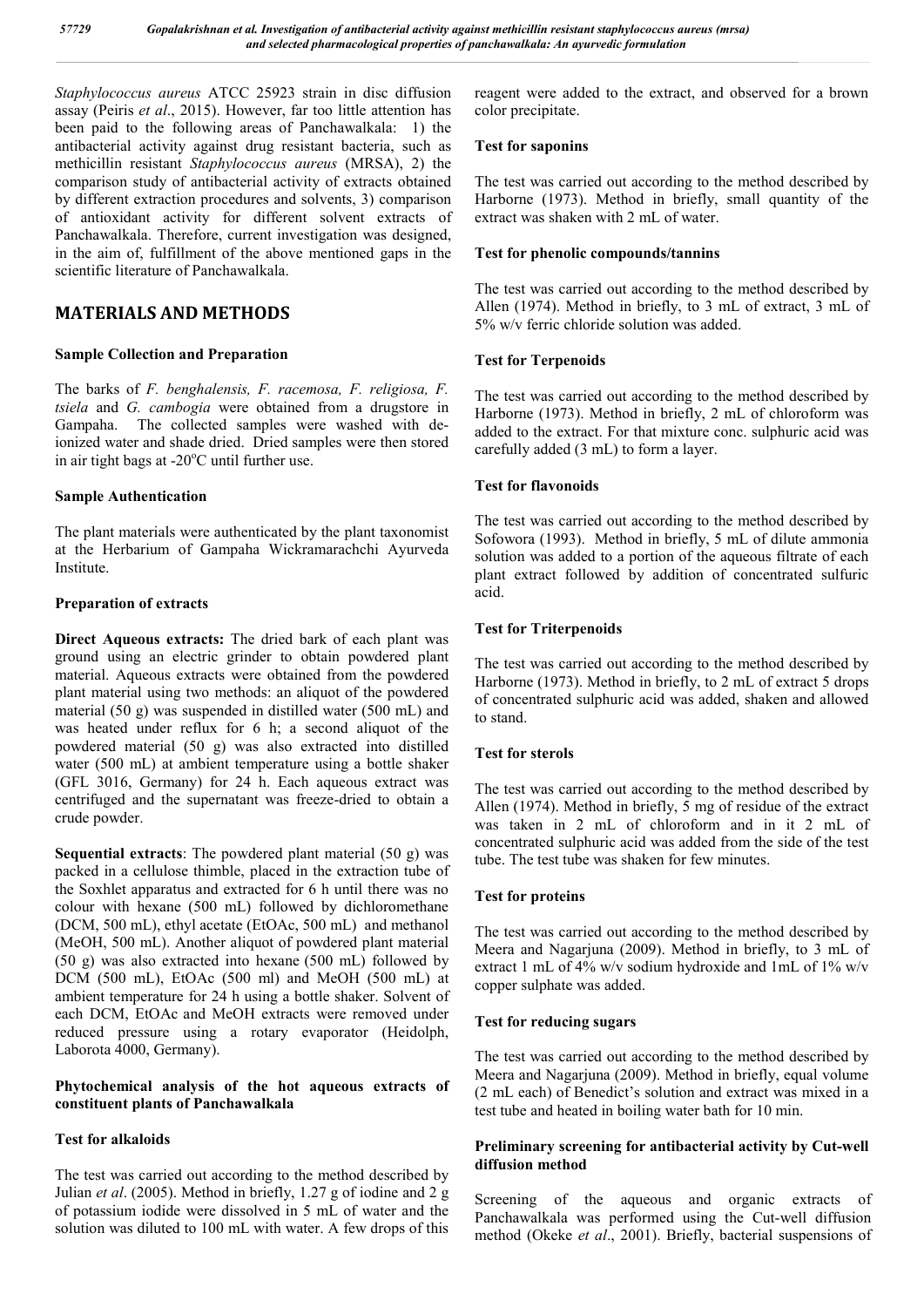test and control organisms were adjusted to McFarland turbidity of 0.5 (approximately 1.5  $\bar{x}$  10<sup>7-8</sup> cfu/mL) and inoculated onto Muller-Hinton agar (MHA) (SRL, India). The inoculated plates were swirled evenly to distribute the organisms and excess broth removed using a sterile pipette. The plates were left at room temperature for 30 min after which 8 mm diameter wells were bored in the agar and the bottom sealed with molten MHA. The dissolution of organic extract was aided by 10% (v/v) dimethylsulfoxide (DMSO). Using a prepared template, aliquots of each reconstituted extract (10 mg/mL) were pipetted into the wells and the plates incubated at 35 °C for 24 h. The diameter of the zone of inhibition (ZOI) around the well was measured. Each screening was carried out in triplicate and the mean diameter of the ZOI was recorded.

#### **Determining the minimum inhibitory concentration by micro-broth dilution assay**

Determination of MIC of the direct aqueous and sequential methanol extracts obtained from Panchawalkala was performed using the micro-broth dilution method (Mattana *et al*., 2010). Briefly, the 96-well plates were prepared by dispensing into each well 95 µL of Muller-Hinton broth (MHB) and  $5 \mu L$  of the inoculum (McFarland turbidity of 0.5). An aliquot  $(100 \mu L)$  from each of the 8 serial dilutions prepared from each of the stock solutions of the extracts was transferred into eight consecutive wells in the microplate. The final volume in each well was  $200 \mu L$ . The plates were incubated at 37 °C for 18 h. Controls were included. Negative control; 95 µL MHB + 5 µL organisms + 100 µL distilled water (DW), Positive control; 95 µL MHB + 5 µL Organism + 100 µL antibiotic (vancomycin) Blank; 95 µL MHB + 5 µL  $DW + 100 \mu L$  extract respectively. Sterility control; 200  $\mu L$  of MHB.

#### **Determination of antioxidant activity of Panchawalkala**

The 2,2-diphenyl-1-picrylhydrazyl (DPPH) radical (Sigma Aldrich, USA) scavenging activity was determined according to the method of Liyana-Pathirana and Shahidi (2005) with slight modifications. Briefly, 100 μL of each extract at various dilutions (2500-4 ppm) were mixed with 100 μL of 0.2 mM DPPH solution. The mixture was vortexed for 1 min, kept for 30 min in the dark and the absorbance measured at 490 nm in an automated microplate reader. All determinations were performed in triplicates. L-ascorbic acid was used as a positive control.

The percentage scavenging effect was calculated as:

% Scavenging rate =  $(A_0 - (A_1 - A_2) / A_0) \times 100\%$ 

Where,  $A_0$  is the absorbance of the control (without sample) and  $A_1$  is the absorbance of sample in the presence of the DPPH;  $A_2$  is the absorbance of sample without DPPH radical (blank absorbance). The scavenging ability of the samples was expressed as  $EC_{50}$  value, which is the effective concentration at which 50% of DPPH radicals were scavenged; the  $EC_{50}$  value was calculated from the curve of percentage scavenging activity (%) versus concentration of the respective sample.

# **RESULTS**

#### **Percentage yields of aqueous and organic extracts of Panchawalkala**

*Direct aqueous extracts*: The hot extraction of Panchawalkala by the reflux method followed by freeze-drying furnished a reddish-brown powder with 1.8% yield. The corresponding

#### **Table 1. Percentage yields of Panchawalkala extracts**

|                                | Percentage yields % |                     |            |       |      |  |
|--------------------------------|---------------------|---------------------|------------|-------|------|--|
| Extraction method              | Direct              | Sequential extracts |            |       |      |  |
|                                | aqueous extracts    | Hexane              | <b>DCM</b> | EtOAc | MeOH |  |
| Reflux method                  | 3.8                 | ND*                 | ND         | ND.   | ND.  |  |
| Bottle-shaker method           | 12                  | 0.23                | 0.08       | 0.2   | 4    |  |
| Soxhlet method                 | ND                  | 0.26                | 0.06       | 0.24  | 4.8  |  |
| $N_{\alpha t}$ dang<br>$*$ NID |                     |                     |            |       |      |  |

\* ND – Not done

| Table 2. Phytochemical screening results of the constituent plants of Panchawalkala |  |  |  |
|-------------------------------------------------------------------------------------|--|--|--|
|-------------------------------------------------------------------------------------|--|--|--|

| Plant extracts  | Phytochemical screening tests |          |                 |            |            |               |                 |
|-----------------|-------------------------------|----------|-----------------|------------|------------|---------------|-----------------|
|                 | Alkaloids                     | Saponins | Phenols/tannins | Terpenoids | Flavonoids | Triterpenoids | Reducing sugars |
| F. benghalensis | _*                            |          |                 |            |            |               |                 |
| F. racemosa     |                               |          |                 |            |            |               |                 |
| F. religiosa    |                               |          |                 |            |            |               |                 |
| F. tsiela       |                               |          |                 |            |            |               |                 |
| G. cambogia     |                               |          |                 |            |            |               |                 |

\*+ presence of the class of compounds

\*- absence of the class of compounds

**Table 3. Minimum inhibitory concentration values (MIC) of Panchawalkala extracts obtained by different extraction methods, against 6 wild MRSA strains,** *S. aureus* **ATCC 25923 strain and** *S. aureus* **NCTC 6571susceptible strains**

|                       | Minimum inhibitory concentration (mg/mL) |                         |                          |                      |  |  |
|-----------------------|------------------------------------------|-------------------------|--------------------------|----------------------|--|--|
| Bacteria              |                                          | Direct aqueous extracts | Sequential MeOH extracts |                      |  |  |
|                       | Reflux method                            | Bottle-shaker method    | Soxhlet method           | Bottle-shaker method |  |  |
| MRSA 1                | 0.625                                    | 2.5                     |                          |                      |  |  |
| MRSA 2                | 0.312                                    | 2.5                     | 1.25                     |                      |  |  |
| MRSA 3                | 0.312                                    | 1.25                    | 2.5                      | 2.5                  |  |  |
| MRSA 4                | 0.625                                    | 2.5                     | 1.25                     | 2.5                  |  |  |
| MRSA 5                | 0.312                                    | 1.25                    |                          |                      |  |  |
| MRSA 6                | 0.625                                    | 2.5                     | 2.5                      |                      |  |  |
| <i>S. aureus</i> ATCC | 1.25                                     | 1.25                    |                          |                      |  |  |
| <i>S. aureus</i> NCTC | 0.625                                    | 1.25                    | 1.25                     |                      |  |  |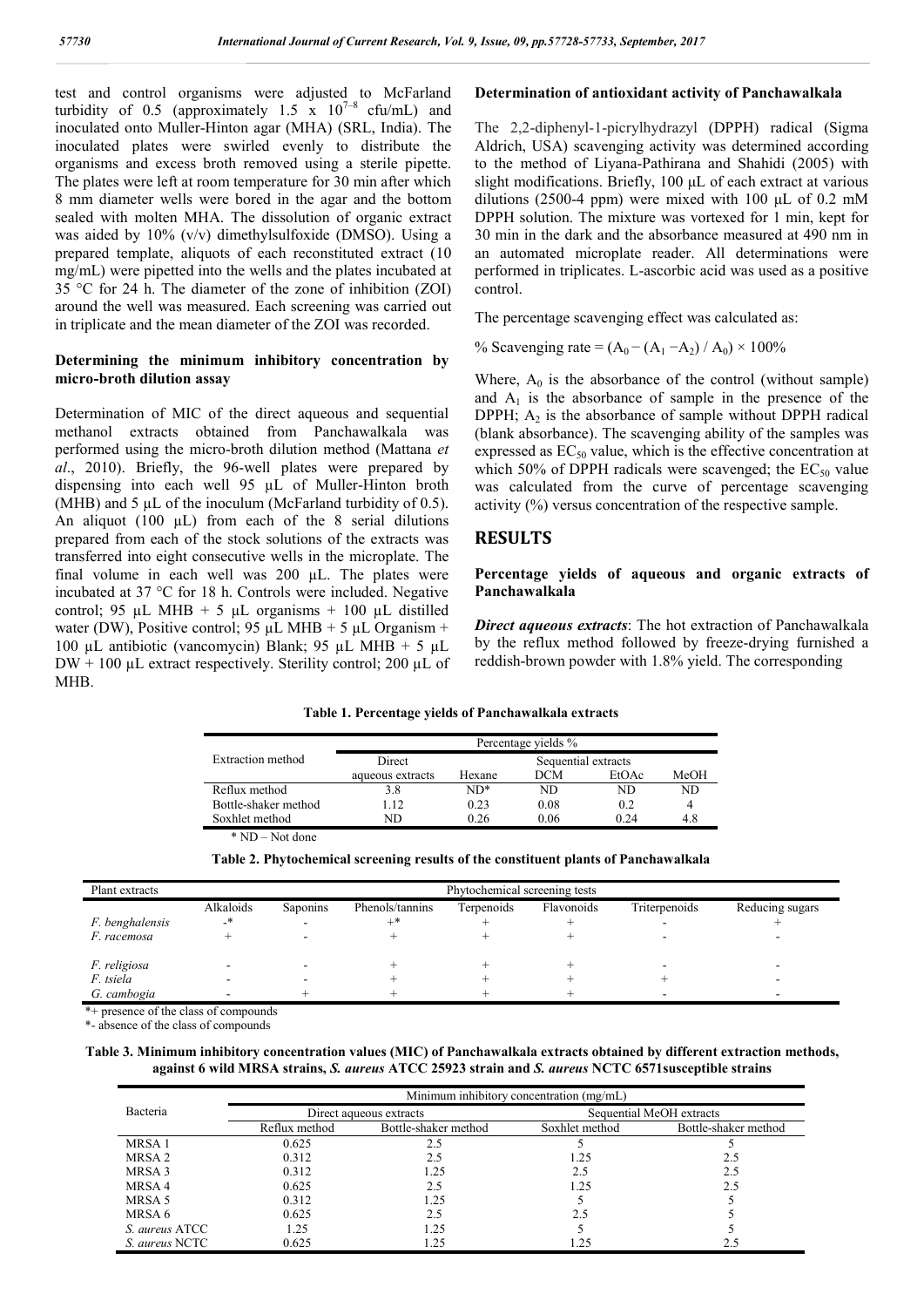yield from the bottle-shaker method at ambient temperature was 1.1 % (Table 1).

*Sequential extracts***:** Panchawalkala was extracted sequentially using hexane**,** DCM, EtOAc and MeOH by two methods (Soxhlet method and bottle-shaker method) and the yield of each extraction procedure is given in Table 1.

# **Preliminary phytochemical screening of the constituent plants of Panchawalkala**

Hot aqueous extract of each constituent plant of Panchawalkala was tested for phytochemical constituents and its results are given in Table 2. Preliminary Phytochemical analysis showed the presence of phenols, tannins, terpenoids, flavonoids and reducing sugars in the hot aqueous extracts of *F. benghalensis*  (Table 2). In *F. racemosa* extract contains alkaloids, phenols, tannins, terpenoids, flavonoids and triterpenoids. The corresponding phytochemical screening results of *F. religiosa, F. tsiela* and *G. cambogia* is given in Table 2.

# **Antibacterial activity of direct aqueous and sequential organic extracts of Panchawalkala**

# **Screening for antibacterial activity (Cut-well diffusion method)**

*Direct aqueous extracts***:** The mean diameters of the zones of inhibition (ZOIs) for direct aqueous extracts (10 mg/mL) against the tested panel of bacteria (6 MRSA wild strains and *S. aureus* ATCC 25923 and NCTC 6571 susceptible strains) are given in Figure 1. The extract obtained from the reflux method displayed relatively larger ZOIs (12-19 mm) against 6 MRSA strains than those for the bottle-shaker method.

#### **Mean diameter of ZOI for each direct aqueous extract of Panchawalkala**



#### **Figure 1. Mean diameter of ZOI for each direct aqueous extract of Panchawalkala (well diameter = 8 mm)**

#### **Sequential extracts**

The sequential hexane, DCM and EtOAc extracts did not exhibit ZOI in preliminary screening (in Cut-well diffusion method). Therefore, these extracts were excluded from further antibacterial studies. The screening results (mean diameters of ZOIs) for sequential MeOH extracts (10 mg/mL) obtained from the two extraction methods are given in Figure 2. The MeOH extract obtained from the Soxhlet method consistently displayed higher ZOI (10-15 mm) compared to the MeOH extract obtained from the bottle-shaker method.

#### **Mean diameter of ZOI for each sequential methanol extracts of Panchawalkala**



**Figure 2. Mean diameter of ZOI for each sequential methanol extracts of Panchawalkala (well diameter = 8 mm)**

#### **Determining MIC of aqueous and organic solvent extracts of Panchawalkala**

Table 3 demonstrates that the hot aqueous extract obtained by reflux method exhibited antibacterial activity with MIC values ranging from 0.312 to 0.625 mg/mL against 6 MRSA strains. The cold aqueous extract (bottle-shaker method) exhibited comparatively high MIC values than it for hot aqueous extract (Reflux method) (Table 3). The sequential MeOH extracts obtained from both hot and cold conditions exhibited comparable MIC values ranging from 1.25 to 5 mg/mL against tested panel of bacteria.

# **DPPH radical scavenging activity of direct aqueous extracts and sequential organic extracts of Panchawalkala**

Direct aqueous extracts and sequential organic extracts of Panchawalkala was tested for DPPH radical scavenging activity and its results are given in Figure 3.

**DPPH radical scavenging activity of aqueous and organic extracts of Panchawalkala**



**Figure 3. DPPH radical scavenging activity of aqueous and organic extracts of Panchawalkala**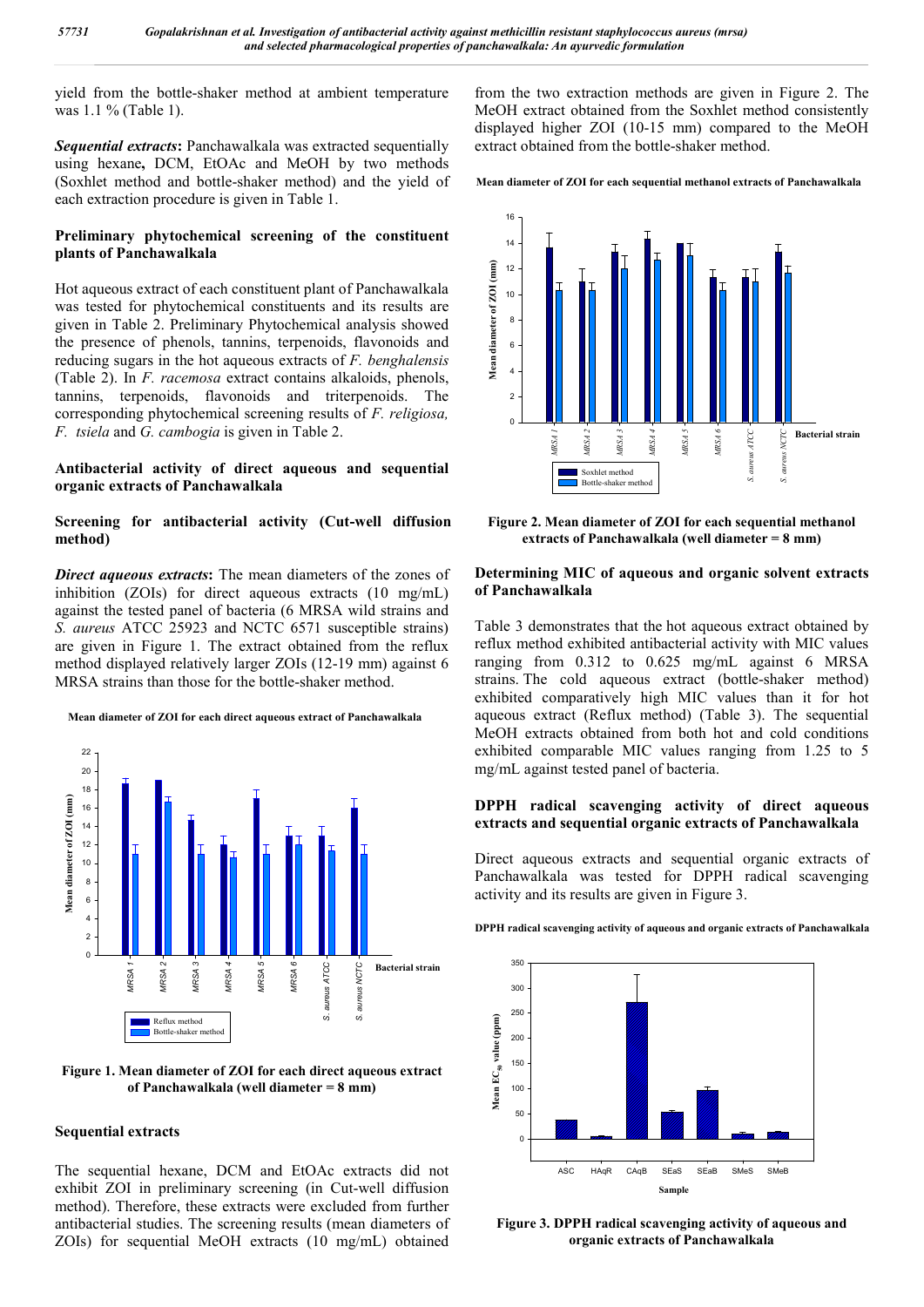ASC- L-ascorbic acid, HAqR- Hot aqueous extract from reflux method, CAqB- Cold aqueous extract from bottle shaker method, SEaS- Sequential ethyl acetate extract from Soxhlet method, SEaB- Sequential ethyl acetate extract from bottle shaker method, SMeS- Sequential methanol extract from Soxhlet method, SMeB- Sequential methanol extract from bottle shaker method.

# **DISCUSSION**

The discussion of the results begins with the percentage yields of different solvent extracts of Panchawalkala. The extracts obtained under hot conditions (direct aqueous extract obtained by reflux method and sequential MeOH extract obtained by Soxhlet method) demonstrated high percentage yields compared to extracts obtained under cold conditions (Table 1). Moreover for sequential extraction process, as the polarity increases from hexane to MeOH, the percentage yield also increases significantly. This implies the presence of high polar secondary metabolites in Panchawalkala. All the constituent plants of Panchawalkala displays positive results for phenols, tannins, terpenoids and flavonoids. In addition, only the *F. racemosa*, *G. cambogia, F. tsiela* and *F. benghalensis* shows positive resultsfor alkaloids, saponins, triterpenoids and reducing sugars respectively (Table 2). The antibacterial potency of Panchawalkala may be attributed to single or combined effect of the mentioned chemical groups. Several reports are available in support of antibacterial activity of several phytochemicals present in plant extracts. Antibacterial activity of tannins and saponins isolated from plant species are well documented (Proestos *et al*., 2005). However, further studies are needed to evaluate the antibacterial activity of isolated phytochemicals such as tannins and saponins from these constituent plants against pathogenic bacterial strains. During the preliminary antibacterial screening, hexane, DCM and EtOAc extracts did not show ZOIs; hence those extracts were excluded from further antibacterial studies. This finding suggests that, the active principles which responsible for the antibacterial activity are high polar secondary metabolites. In Ayurvedic medicine, the decoction of Panchawalkala is usually prepared by heating the dried barks of constituent plants in boiling water until initial volume reduced to 1/10. Under the hot conditions ( $> 100 °C$ ) there is a possibility of degrading the thermolabile active principles, if present. To test this scenario, in the current investigation, the extraction was performed under both hot and cold conditions. To represent the cold condition, the bottle-shaker method was introduced in the view of extracting thermo-labile active principle, if present (Dharmaratne *et al*., 2013). The hot aqueous extract obtained from the reflux method consistently displayed higher ZOIs compared to the cold aqueous extract obtained from the bottleshaker method (Figure 1). From the data in Figure 2, It is apparent that the sequential MeOH extract obtained by Soxhlet method showed larger ZOIs compared to sequential MeOH extract obtained by bottle-shaker method.

MIC was determined using micro-broth dilution assay against 6 MRSA and 2 *S. aureus* susceptible strains. For all tested bacterial strains (8 strains), the hot aqueous extract obtained from reflux method showed lower MIC values (0.312-0.625 mg/mL) compared to the cold aqueous extract obtained from bottle-shaker method (Table 3). The fact that the aqueous extraction under reflux condition provided the most potent extract implies that the antibacterial compounds present in Panchawalkala are thermally stable. It is noteworthy that the

MIC of the extracts for MRSA ranged from 0.312 to 1.25 mg/mL whereas the MIC for *S. aureus* NCTC 6571 and ATCC 25923 were 0.625 to1.25 mg/mL. Since the mechanism of resistance in MRSA is due to change in the penicillin binding proteins (PBP) in the cell wall of *S. aureus*, these results suggest that the extracts being investigated in Panchawalkala have compounds which are operating in a mode of action different to that of the β-lactam antibiotics which bind to the PBP proteins. There is a significantly low ( $p < 0.05$ ) EC<sub>50</sub> value for the hot aqueous extract obtained from reflux method  $(5.47 \pm 0.55$  ppm) than it for cold aqueous extract  $(271 \pm 54.73)$ ppm) and L-ascorbic acid. The sequential MeOH extracts obtained by both Soxhlet (9.86  $\pm$  3.60 ppm) and bottle-shaker  $(13.03 \pm 2.35$  ppm) method have demonstrated significantly high DPPH radical scavenging activity than it for sequential EtOAc extracts and L-ascorbic acid (Figure 3).

# **Conclusion**

All the constituent plants of Panchawalkala displayed positive results for phenols, tannins, terpenoids and flavonoids while only *F. racemosa, G. cambogia, F. tsiela* and *F. benghalensis* showed positive results for alkaloids, saponins, triterpenoids and reducing sugars, respectively. The hot aqueous extract of Panchawalkala exhibited the highest antibacterial activity against MRSA strains when compared to the other extracts**.** The hot aqueous extract obtained from reflux method and the sequential MeOH extracts obtained from Soxhlet and bottle-shaker method exhibited significantly high DPPH radical scavenging activity compared to the other extracts tested for Panchawalkala. Results of the present study suggest that the high polar solvent extracts of *Panchawalkala* possess antibacterial activity against MRSA strains and significant antioxidant activity. Therefore, highly active solvent extracts of Panchawalkala and its purified fractions can be used to develop antibacterial chemotherapeutic agent to combat multidrug resistant bacterial infections.

#### **Acknowledgement**

This investigation received financial support from the Horizon Campus, Malabe, Sri Lanka. I sincerely thank Mr. Priyanga Dharmaratne, Dr. Rochelle Pieris and Dr. Lekha Wanasakera for their guidance, constant support and encouragement throughout the research work. I also wish to express my gratitude to the staff members of Bio Science Research Laborotory, family and colleagues who rendered their help during the period of my research work.

#### **Conflicts of Interests**

The authors declare that they have no conflict of interests.

#### **REFERENCES**

- Allen, S.T. 1974. Chemical Analysis of ecological material, *Blackwell Scientific Publication*, 313(9): 23-56.
- Cragg, G. M. and Newman, D. J. 2013. Natural products: A continuing source of novel drug leads, BBA - General Subjects, 1830(6):3670-3695.
- Gajarmal, A., Shende, MB. and Chothe, DS. 2014. A clinical evaluation of panchavalkala - a review article, *Uni J of Ayur and Herb Med.,* 2(4): 6-9.
- Harborne, JB. 1973. Phytochemical methods. A guide to modern techniques of plant analysis, Chapman and Hall Ltd 49-188.